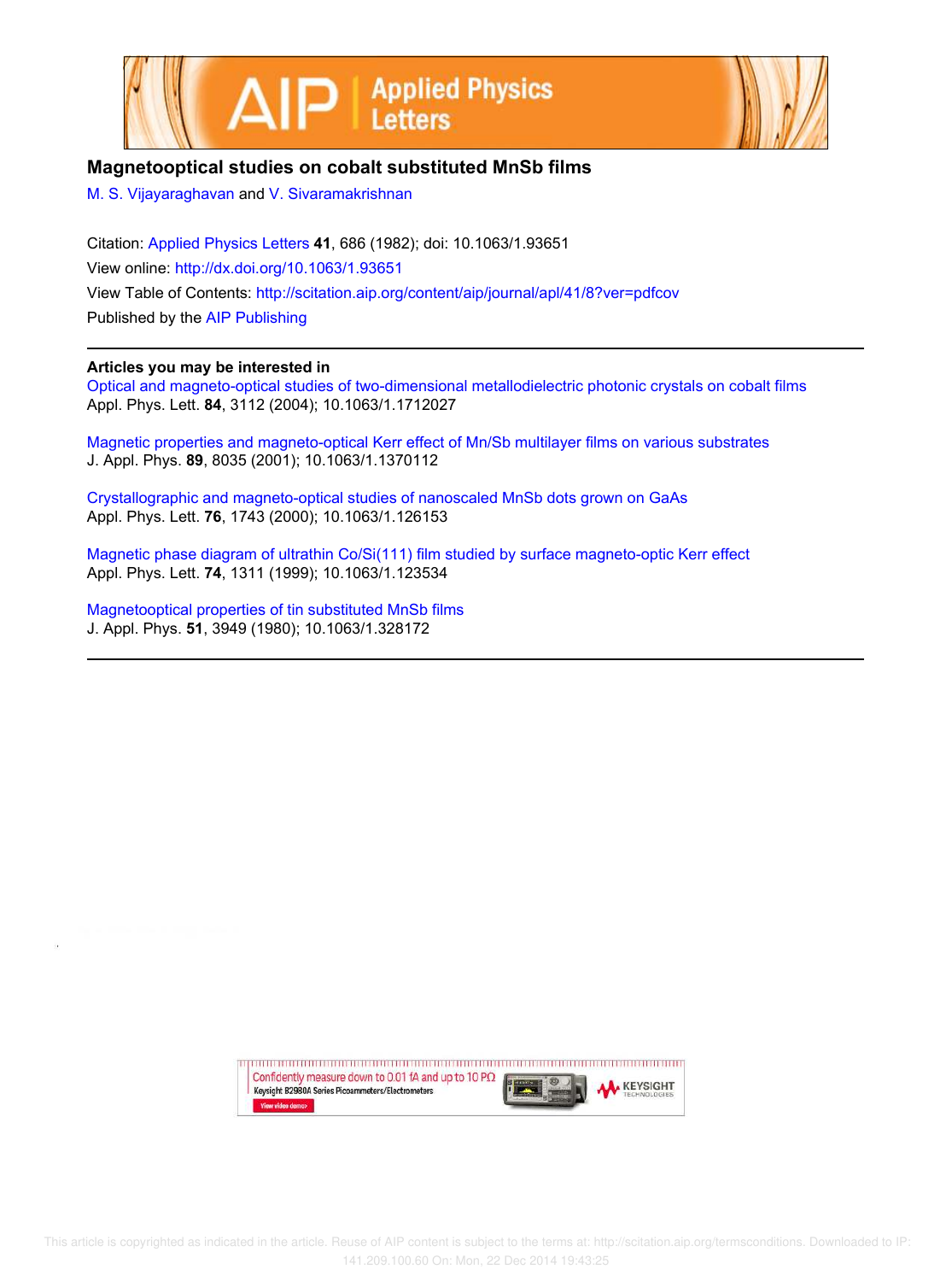

FIG. 4. Oscillograms showing (a) the incident pulse and (b) the detection-limited compressed pulse. The dye concentration was  $5 \times 10^{-4}$  M/l of BPBD in ethanol. The horizontal scale for (a) is 2 ns/div, and for (b) is 500 ps/ div.

short pulses are expected from an improved version of the above laser at XeCl, KrF, and XeF wavelengths at a repetition rate up to 200 Hz.

Similar results obtained in other rare-gas halide excimer lasers like KrF and XeF and the details of theoretical and experimental investigation carried out will be presented elsewhere. <sup>12</sup>

**In** conclusion, we have obtained for the first time reliable short pulses from a XeCl laser using saturable absorber dyes. Although the pulse energy produced by the scheme was small when compared to the input energy, the output power remained fairly high because of the pulse shortening.

This was found to be reproducible for single shot and repetition rate operation. This technique overcomes the problems of mode-locking excimer lasers, and also offers the unique feature of generating various pulse shapes and pulse durations.

The author wishes to acknowledge his gratitude to Dr. R. E. Center, and Dr. J. J. Ewing for the encouragement for this work and S. E. Moody for a critical reading of the manuscript. This work was supported by the independent research and development program of Mathematical Sciences Northwest, Incorporated.

- <sup>1</sup>I. V. Tomov, R. Fedasejev, M. C. Richardson, W. J. Sargeant, A. J. Alcock, and K. Leopold, Appl. Phys. Lett. 30, 146 (1977).
- <sup>2</sup>M. Maeda, T. Mizunami, A. Sato, O. Uchino, and Y. Miyazoe, Appl. Phys. Lett. 36, 636 (1980).
- <sup>3</sup>T. J. Pacala, J. B. Laudenslager, and C. P. Christensen, Appl. Phys. Lett. 37,366 (1980).
- <sup>4</sup>G. Reksten, T. Varghese, and D. J. Bradley, Appl. Phys. Lett. 38, 513 (1981).
- ${}^{5}$ T. Varghese, Appl. Phys. Lett. 40, 127 (1982).
- 'T. Efthimiopoulus, J. Banic, and B. P. Stoicheff, Can. J. Phys. 57, 1437 (1979).
- 7SERC Rutherford and Appleton Laboratory Report 1980.
- <sup>8</sup>C. P. Christensen, L. W. Braverman, W. H. Steier, and C. Wittig, Appl. Phys. Lett. 29, 424 (1976).
- "G. Reksten, T. Varghese, and W. Margulis, Appl. Phys. Lett. 39, 129 (1981).
- $^{10}$ T. J. Pacala and J. B. Laudenslager, Technical Digest, Conference on Lasers and Electro optics 1981.
- <sup>11</sup>I. Smilanski, S. R. Byron, and T. R. Burkes, Appl. Phys. Lett. 40, 547 (1982).
- <sup>12</sup>T. Varghese (unpublished).

## **Magneto-optical studies on cobalt substituted MnSb films**

M. S. Vijayaraghavan<sup>a)</sup> and V. Sivaramakrishnan

*Thin Film Laboratory, Department 0/ Physics, Indian Institute o/Technology, Madras-600 036, India* 

(Received 11 June 1982; accepted for publication 2 August 1982)

Optical and magneto-optical studies MnSb films substituted with 20 at. % of cobalt have been carried out. The results suggest the possibility of these being considered as potential candidates for magneto-optic storage.

PACS numbers: 85.70.Sq, 85.70.Kh, 78.20.Ls, 75.70.Dp

Ever since thermomagnetic recording was demonstrated on thin films of MnBi,<sup>1</sup> tremendous interest has been generated on the magneto-optical properties of magnetic materials, especially NiAs-type intermetallic compounds. **In**  order that the materials are suitable for use as magneto-optic file, it must have among others, the following characteristics: (a) large magneto-optic rotation for read-out, (b) high optical absorption coefficient for the thermomagnetic writing process, (c) Curie temperature small enough to avoid large temperature excursions, and (d) small domain size for higher storage density. **In** keeping with these guidelines, the first material to be proposed was  $MnBi<sup>2</sup>$  Although its specific Faraday rotation and optical absorption coefficient are high, the Curie temperature of about 725 K is quite large for it to be considered as the best magneto-optic file element. Also, another major limitation of MnBi films is the presence of first-order magnetic phase transition near the Curie temperature. Another material that was suggested was  $MnSb$ <sup>3</sup> While films of MnSb do not exhibit any instabilities associat-

686 Appl. Phys. Lett. **41** (8), 15 October 1982 0003-6951/82/080686-03\$01.00 @ 1982 American Institute of PhYSics 686

a' Hybrid Circuits Group, Technology Division, Defence Electronics Research Laboratory (DLRL), Hyderabad-500 005, India.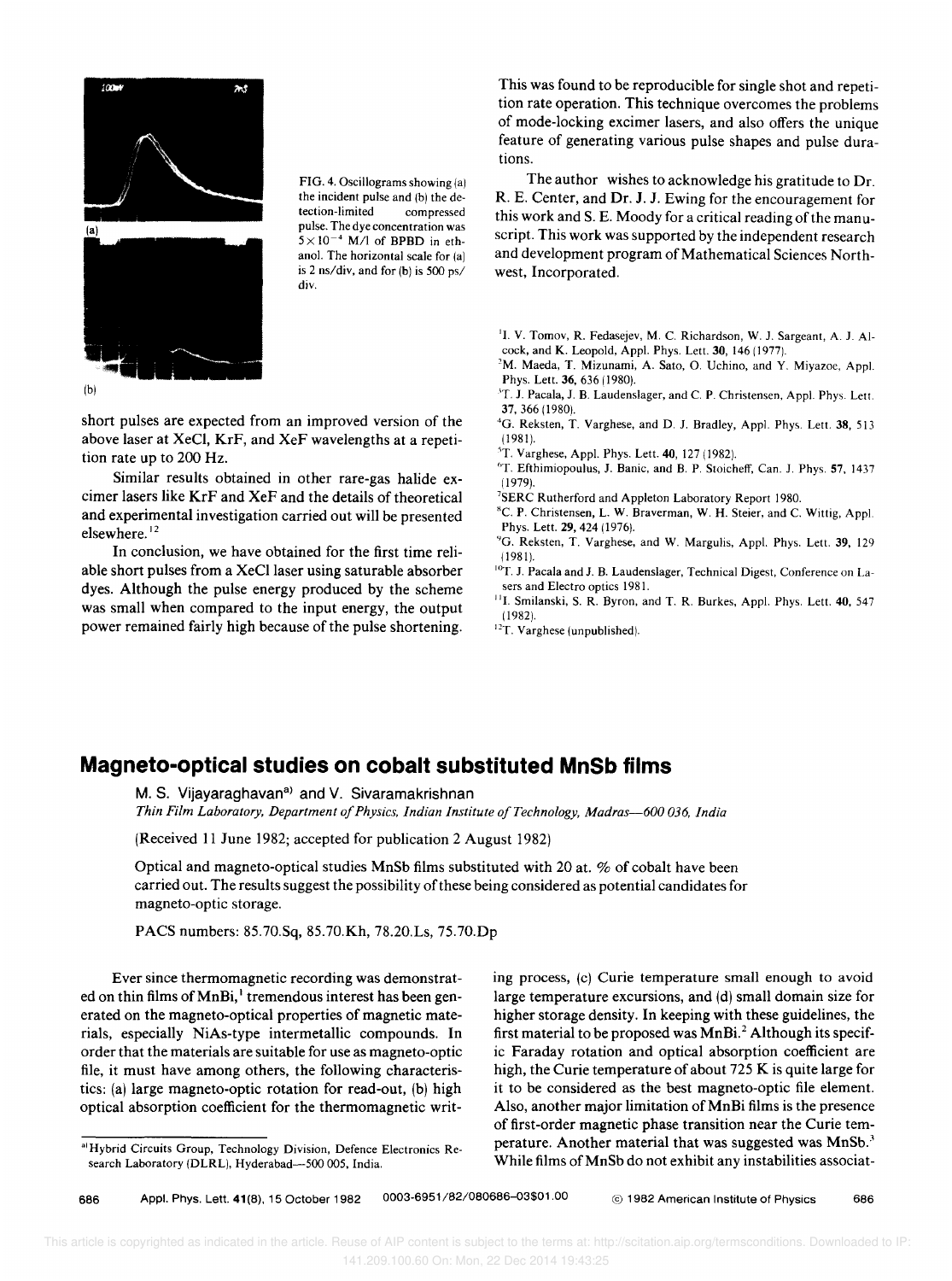

FIG. 1. TED pattern of  $Mn_{0.8}Co_{0.2}Sb$  film indicating polycrystallinity.

ed with first-order magnetic phase transition, its Curie temperature of 580 K is still quite high. In an attempt to lower the Curie temperature of MnSb films, the authors have earlier successfully prepared films of MnSb substituted with copper<sup>4</sup> and tin<sup>5</sup> and studied their magneto-optical properties. The present letter deals with the effect of substituting the octahedral interstitial sites of MnSb with cobalt. The film preparation, its characterization, the results of optical, magneto-optical and Curie temperature measurements are discussed. These are later examined for evaluating them for



FIG. 2. *F* and  $\alpha$  vs  $\lambda$  for  $\text{Mn}_{0.8}\text{Co}_{0.2}\text{Sb film.}$ 

687 Appl. Phys. Lett., Vol. 41, No. 8, 15 October 1982

beam addressable magnetic memory devices.

Films of  $Mn_{0.8}Co_{0.2}Sb$  were prepared by flash evaporation on the lines adopted by Hashimoto<sup>6</sup> for MnSb. The powder samples of this compound were earlier prepared by subjecting the stoichiometric mixture to a series of heat treatments in induction furnace. A vibrating spatula was used to drop the powder sample onto a tungsten filament maintained at a temperature of 1300 °C. The substrates were well-cleaned cover glass slips maintained at room temperature during deposition. Transmission election diffraction (TED) of the films shown in Fig. 1 points at the formation of stoichiometric films and the results of x-ray diffraction on thick films also support this. The composition of the films was also independently confirmed by electron microprobe analysis, and the deviation from bulk composition was well within the experimental errors involved, and there was reasonable uniformity in composition throughout the area scanned.

The polar Faraday rotation *F* and optical absorption coefficient  $\alpha$  of  $\text{Mn}_{0.8}$  Co<sub>0.2</sub> Sb films were measured at room temperature and Fig. 2 shows the wavelength dispersion of these parameters. A broad peak centered at about 5500 A marks the Faraday rotation curve while the optical absorption spectrum exhibits no noticeable feature. The polar hysteresis curve shown in Fig. 3 gave a low value of coercive field and remanent rotation confirming that the magnetization direction is in the film plane. The variation of specific saturation Faraday rotation with temperature gave a value of 445 K as Curie temperature which is in agreement with the corresponding value for the bulk sample.

The film neither deteriorated with time nor did the post-deposition annealing help in significantly improving Faraday rotation. Also, no significant change in Faraday rotation was noticeable even after a few weeks of exposure to



FIG. 3. Polar hysteresis loop of  $\mathbf{Mn}_{0.8}\mathrm{Co_{0.2}}$ Sb film.